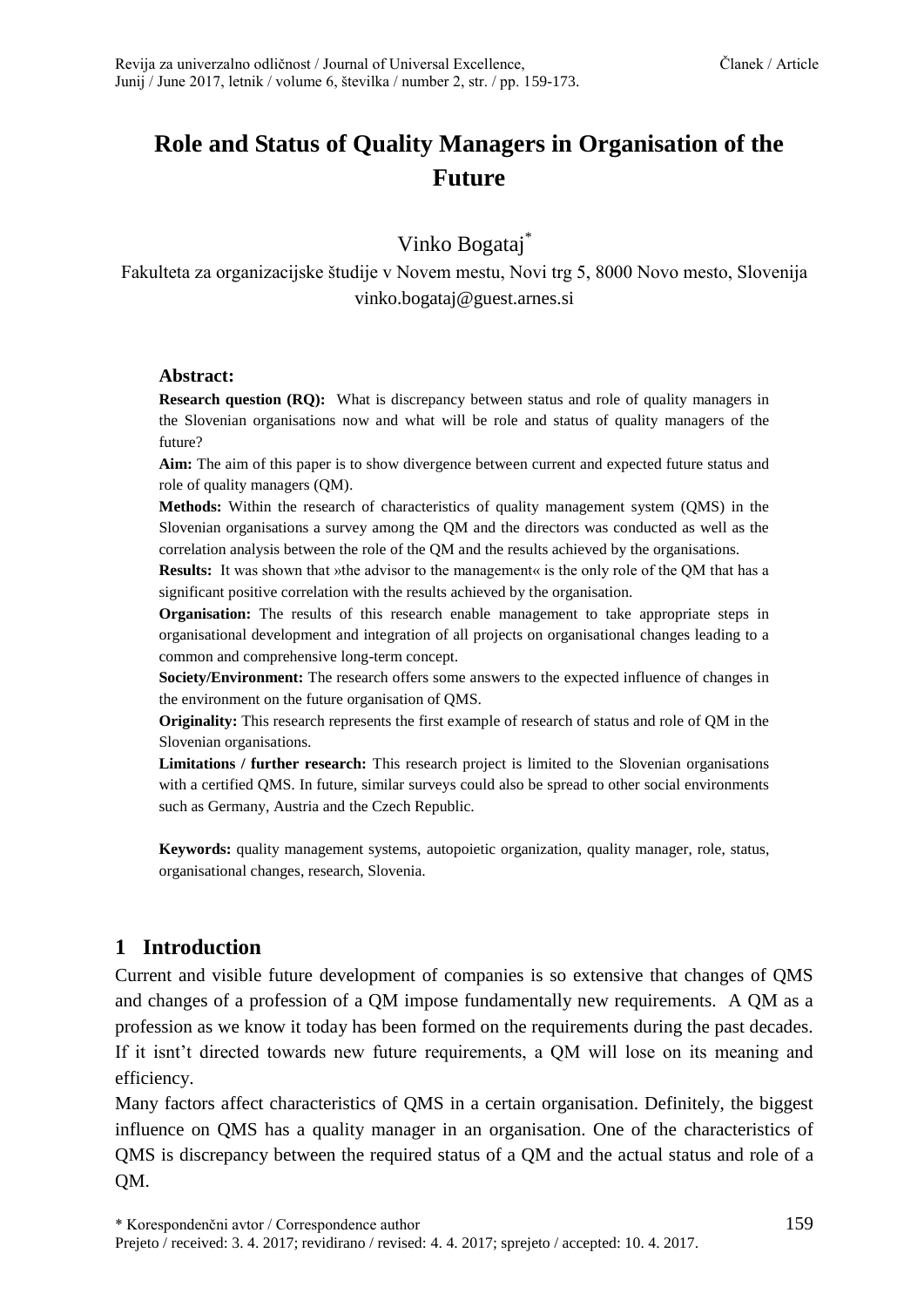Management of a quality system has a big impact on all elements that define QMS in an organisation. The question arises what a role of a QM in our organisations really is today and what it should be like in view of the expected changes in future social environment of the future? Will a QM solve problems caused by an inappropriate quality or will a QM maintain and improve a quality system, or will a QM be an influential member of the management that will suggest efficient measures for quality improvements of processes, products and services?

## **2 Characteristics of a function or a profession of a quality manager**

Due to changes in organisation and competition among professions characteristics of professions change with time. (Sommerhoff, 2012a, page.30-55). Characteristics of a QM as a profession are affected in an organisation by pairs of professional characteristics. The pairs of professional characteristics (Figure 1) that are of particular importance to characterise a QM as a profession are:

- Competences and tasks what I do and what I do not do?
- Methods and tools which methods and which tools should I apply at my work?
- Qualifications and competences which knowledge and skills I should have?
- Status and role what my position in an organisation is?

Two pairs of professional characteristics are of particular importance to a QM:

• Competences and tasks:

Exclusive competences are those characteristics that define a profession. Competition for competences among professions drives development of professions. Competition between work places for competences triggers impulses for development of professions. An exclusive competence is the element, which gives importance to a profession in competence with other professions. A QM as a profession in a modern organisation competes with the professions such as controllers, human resource development, organisational development and advisors.

• Status and role:

Status and role of a QM should be in accordance with the exclusive competences in order to persue the tasks of a QM. Both status and role of a QM have the biggest influence on successful and efficient quality management system in an organisation. Role and status of a QM have been included into research of characteristics of the quality management systems in the Slovenian organisations due to its recognised importance. (Bogataj, Škulj, Sluga, 2015, page 116-128).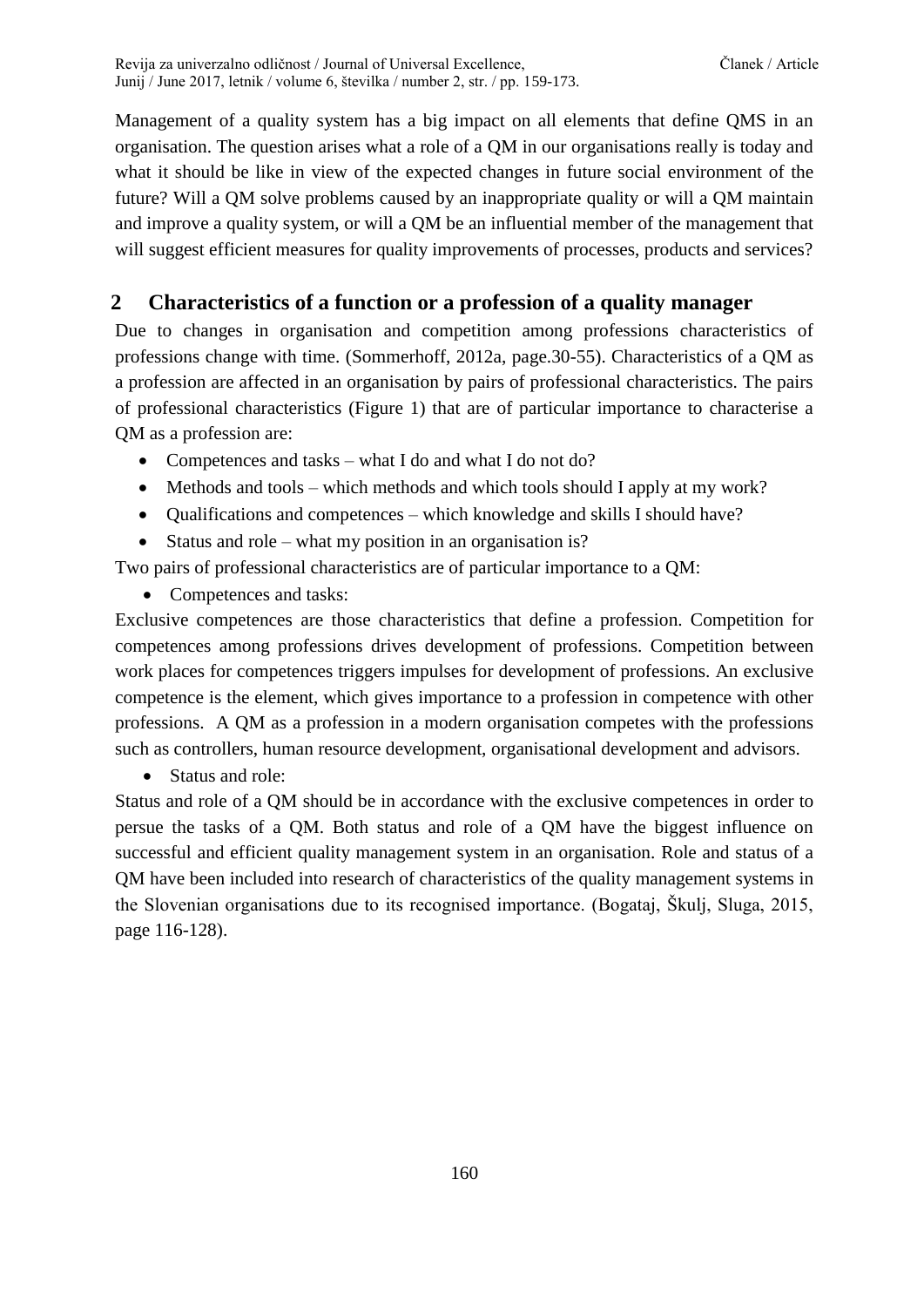Revija za univerzalno odličnost / Journal of Universal Excellence, Članek / Article Junij / June 2017, letnik / volume 6, številka / number 2, str. / pp. 159-173.



*Figure 1*. Pairs of professional characteristics (Sommerhoff 2012 b, page.2).

## **3 Carrying out of research of status and role of QM in Slovenian organisations**

Research of status and role of a QM in the Slovenian organisations was carried out in the context of researching the characteristics of the quality management systems by interviewing QM and directors in the organisations in the Republic of Slovenia having the certified quality management systems (Bogataj, Škulj, Sluga, 2015). Research was carried out between June 2014 and May 2015. The numerical share of surveyed organization are shown in figure 2 .



*Figure 2.* The numerical share of surveyed organizations

The survey on QMS was fully and correctly replied by 126 organisations, for which also the financial results were available. The survey on QMS and the survey on directors were replied by 42 of those organisations. The survey on directors was replied by 79 organisations in total.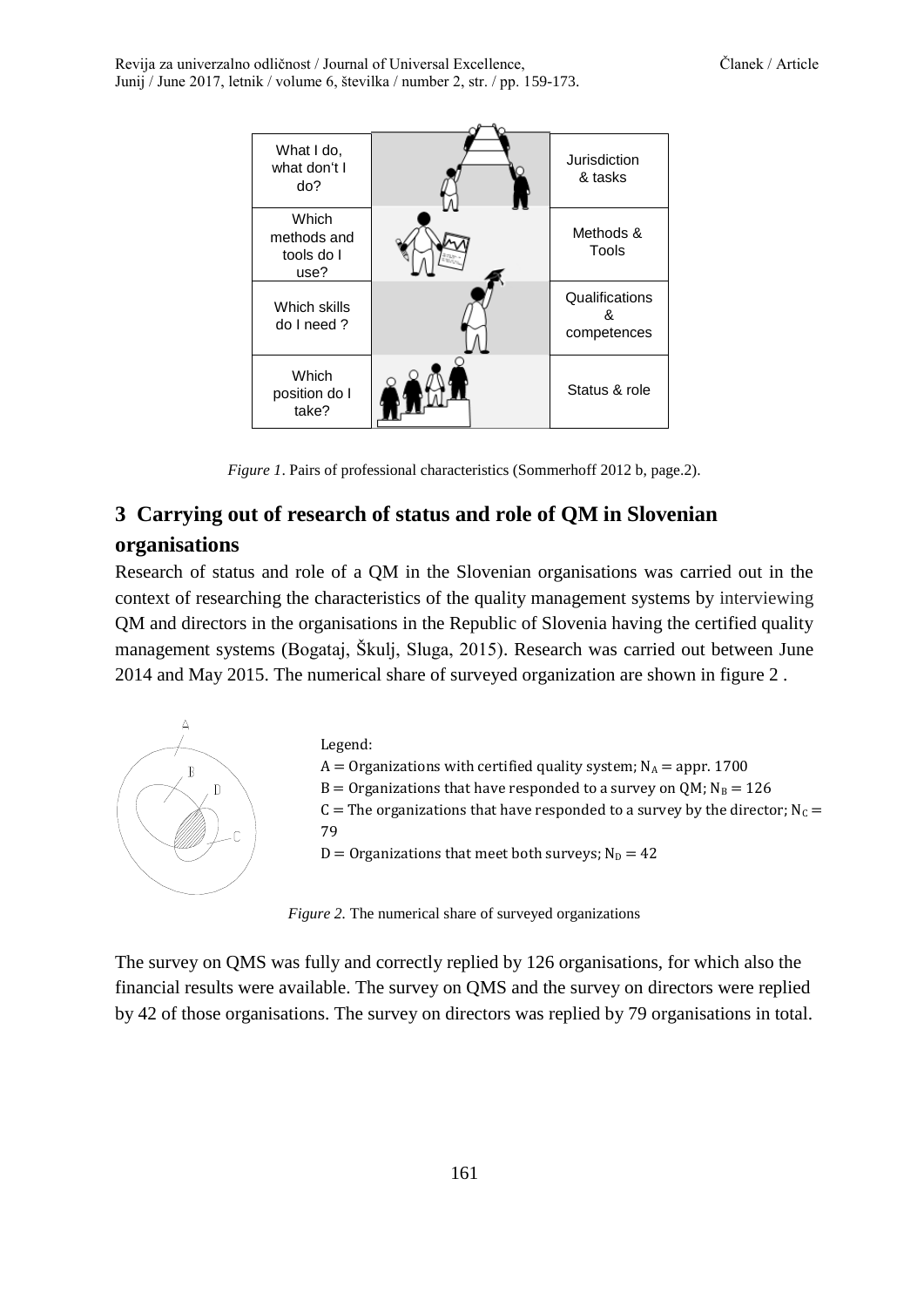## **4 Results**

#### **4.1 Frequency of roles of QMS in organisations**

#### *4.1.1 Frequency of role of QM as a quality system maintainer*

Further below are listed frequencies of roles where QMS were involved decreasing from the most frequent to the least frequent. Criteria for classification as shown further below were opinions of the directors of the organisations, which responded to both surveys. (the survey on QMS and the survey for directors;  $N_D = 42$ ). For a better review, here are findings of the surveys from all the QM ( $N_{OM}$ =126) and from all the directors ( $N_{DIR}$ =79). Confidence intervals as stated below with the findings refer to the confidence level 0,95.

A quality system maintainer is the most frequent role of a QM in the Slovenian organisations (Figure 3). There are no significant differences in answers of the QM and the directors concerning the role of a QM as a maintainer of the quality system. A proportion of the directors who often see QM in the role of a maintainer of the QMS is within the interval 0,58; 0,78} and a proportion of the QM who often see themselves in the role of a maintainer of the QMS is within the interval {0,62; 0,78}. In the organisations which responded to both surveys is this proportion within the interval  $\{0,61; 0,87\}$  by the directors and by the QM as well.



*Figure 3*. Frequency QM role as maintainer of the quality management system (QMS). **a** - response shares QM and directors of organizations that have responded to both surveys  $(N_D = 42)$ . **b** - response shares QM and directors of the survey of participating organizations (*NQM= 126; NDIR = 79*). Legend:1- Insignificant; 2- Low; 3- Medium ; 4- High; 5- Very high

#### *4.1.2 Frequency of role of QM as improver of quality management system (QMS)*

An improver of quality management system (Figure 4) is the second most common role of QM in the Slovenian organisations. Proportion of the directors that most commonly see the QM in the role of an improver of the QMS is within the interval {0,43; 0,65} and the proportion of the QM that see themselves in the role of an improver of the QMS is within the interval {0,55; 0,71}. In the organisations that responded to both surveys is this proportion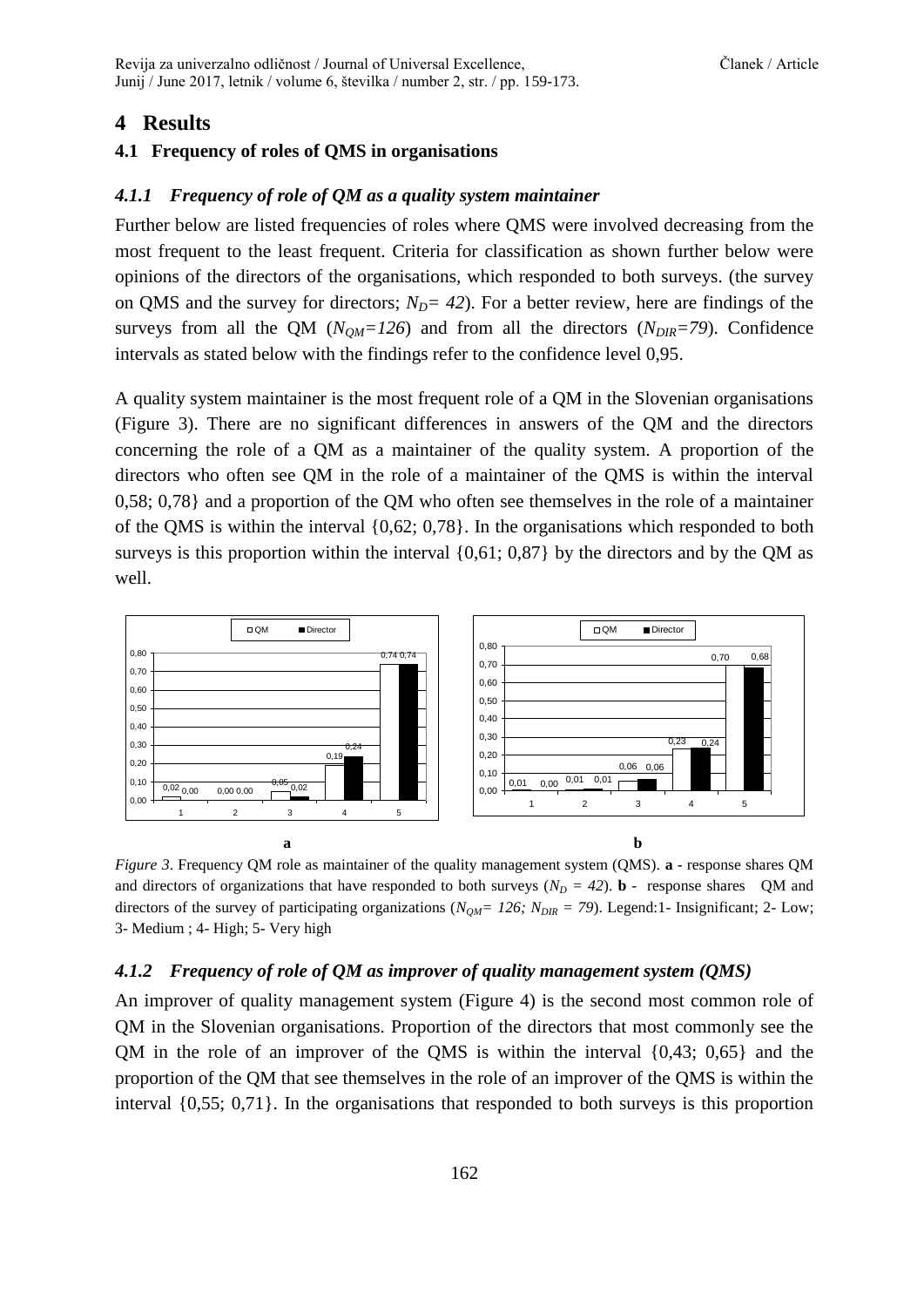within the interval  $\{0,45;\ 0,75\}$  by the directors and within the interval  $\{0,53;\ 0,81\}$  by the QM.



*Figure 4.* Frequency QM role as improver of the quality management system (QMS). **a** - response shares QM and directors of organizations that have responded to both surveys ( $N<sub>D</sub> = 42$ ). **b** - response shares QM and directors of the survey of participating organizations (*NQM= 126; NDIR = 79*). Legend:1- Insignificant; 2- Low; 3- Medium ; 4- High; 5- Very high

#### *4.1.3 Frequncy of role of QM as a quality auditor in the organisation*

A quality auditor (Figure 5) is the third most common role of a QM in the Slovenian organisations. The proportion of directors which very often see a QM in the role of the quality auditor is within the interval  $\{0,42; 0,64\}$  and the proportion of the QM which very often see themselves in the role of the quality auditor is within the inverval {0,56; 0,72}. This proportion lies within the interval {0,42; 0,72} for the directors and within the interval {0,61; 0,87} for the QM. In the organisations, which responded to both surveys the QM put their role as quality auditors on the first place. Further below, a review of the proportions of a frequency of an individual role of the QM is presented in a tabular form (Table 1 and Table 2).



*Figure 5.* Frequency QM role as auditor of quality in the organization. **a** - response shares QM and directors of organizations that have responded to both surveys ( $N<sub>D</sub> = 42$ ). **b** - response shares QM and directors of the survey of participating organizations (*NQM= 126; NDIR = 79*). Legend:1- Insignificant; 2- Low; 3- Medium ; 4- High; 5- Very high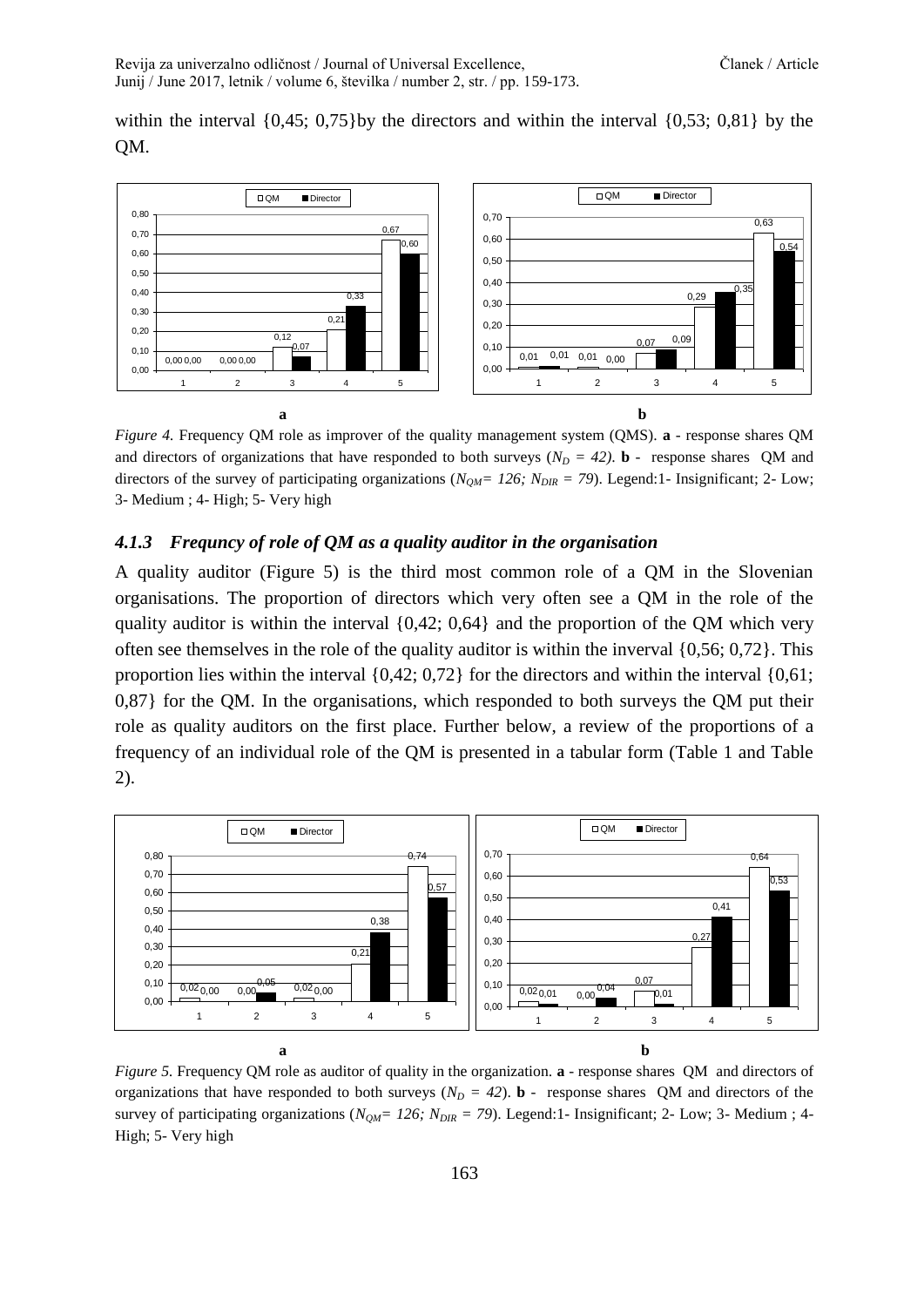Table 1. Overview of the population shares of Directors, which QM very often seen in that role and population shares VSK, which itself is very often seen in that role (organizations that have responded to both surveys;  $N_D =$ *42*).

| Nr. | The role of QM                                                                     | view of directors |                        | view of QM |                        |
|-----|------------------------------------------------------------------------------------|-------------------|------------------------|------------|------------------------|
|     |                                                                                    | share             | confidence<br>interval | share      | confidence<br>interval |
|     | The role QM as maintainer of the quality system                                    | 0,74              | $\{0,61; 0,87\}$       | 0.74       | $\{0,61; 0,87\}$       |
| 2   | The role of QM as improver of the quality system                                   | 0,6               | $\{0,45;0,75\}$        | 0,67       | $\{0, 53; 0, 81\}$     |
| 3   | The role QM as auditor of quality in the organization                              | 0,57              | $\{0,42; 0,72\}$       | 0,74       | $\{0,61; 0,87\}$       |
| 4   | The role QM as a management consultant                                             | 0,45              | $\{0,30; 0,60\}$       | 0,38       | $\{0,23;0,53\}$        |
| 5   | The role QM as an influential member of the leadership                             | 0.33              | $\{0,19;0,47\}$        | 0,24       | $\{0,11;0,47\}$        |
| 6   | The role QM as rescuer of customer complaint                                       | 0,31              | $\{0,17;0,45\}$        | 0,38       | $\{0,23;0,53\}$        |
| 7   | The role QM as teacher-introducer of new methods                                   | 0.31              | $\{0,17;0,45\}$        | 0,24       | $\{0,11;0,47\}$        |
| 8   | The role QM as rescuer errors in processes                                         | 0,21              | $\{0,09; 0,33\}$       | 0,26       | $\{0,13;0,39\}$        |
| 9   | as a consultant for improvements in<br>The role OM<br>processes                    | 0,21              | $\{0,09; 0,33\}$       | 0,26       | $\{0, 13; 0, 39\}$     |
| 10  | The role QM as auditor of quality from suppliers                                   | 0,19              | $\{0,07; 0,31\}$       | 0,21       | $\{0,09; 0,33\}$       |
| 11  | The role QM as a consultant in the development of new<br>products and technologies | 0,17              | $\{0,06; 0,28\}$       | 0,14       | $\{0,04; 0,24\}$       |
| 12  | The role QM as examiner's product quality                                          | 0,14              | $\{0,04; 0,24\}$       | 0,21       | $\{0,09; 0,33\}$       |
| 13  | The role QM as a consultant in quality suppliers                                   | 0,14              | $\{0,04; 0,24\}$       | 0,17       | $\{0,06; 0,28\}$       |

Table 2. Overview of the population shares of directors, which QM very often seen in that role and population shares QM, which itself is very often seen in that role (All in the survey participating organizations; *NQM = 126; NDIR = 79*).

| Nr. | The role of QM                                                                     |       | view of directors  | view of QM |                    |  |
|-----|------------------------------------------------------------------------------------|-------|--------------------|------------|--------------------|--|
|     |                                                                                    | share | confidence         | share      | confidence         |  |
|     |                                                                                    |       | interval           |            | interval           |  |
| 1   | The role QM as maintainer of the quality system                                    | 0.68  | $\{0,58; 0,78\}$   | 0,7        | $\{0,62; 0,78\}$   |  |
| 2   | The role of QM as improver of the quality system                                   | 0,54  | $\{0,43; 0,65\}$   | 0,63       | $\{0, 55; 0, 71\}$ |  |
| 3   | The role QM as auditor of quality in the organization                              | 0,53  | $\{0,42; 0,64\}$   | 0,64       | $\{0, 56; 0, 72\}$ |  |
| 4   | The role QM as a management consultant                                             | 0,39  | $\{0,28; 0,50\}$   | 0,32       | $\{0,24;0,40\}$    |  |
| 5   | The role QM as teacher-introducer of new methods                                   | 0,28  | $\{0,18;0,38\}$    | 0,21       | $\{0,14;0,28\}$    |  |
| 6   | The role QM as an influential member of the leadership                             | 0,25  | $\{0, 15; 0, 35\}$ | 0,17       | $\{0, 10; 0, 24\}$ |  |
| 7   | The role QM as rescuer of customer complaint                                       | 0,23  | $\{0,14;0,32\}$    | 0,26       | $\{0,18;0,34\}$    |  |
| 8   | The role QM as rescuer errors in processes                                         | 0,22  | $\{0,13;0,31\}$    | 0,21       | $\{0, 14; 0, 28\}$ |  |
| 9   | The role QM<br>as a consultant for improvements in<br>processes                    | 0,19  | $\{0,10; 0,28\}$   | 0,24       | $\{0,17;0,31\}$    |  |
| 10  | The role QM as auditor of quality from suppliers                                   | 0,16  | $\{0,08; 0,24\}$   | 0,18       | $\{0,11;0,25\}$    |  |
| 11  | The role QM as a consultant in the development of new<br>products and technologies | 0,16  | $\{0,08; 0,24\}$   | 0,13       | $\{0,07;0,19\}$    |  |
| 12  | The role QM as a consultant in quality suppliers                                   | 0,13  | $\{0,06; 0,22\}$   | 0,11       | $\{0,06; 0,16\}$   |  |
| 13  | The role QM as examiner's product quality                                          | 0.11  | $\{0,04; 0,18\}$   | 0,15       | $\{0,11;0,21\}$    |  |

There are no significant differences among the organisations that responded to both surveys (one for the directors and the other for the QM) and all participating organisations except for the role of the QM as an introducer of new methods, that moves from the place 7 to the place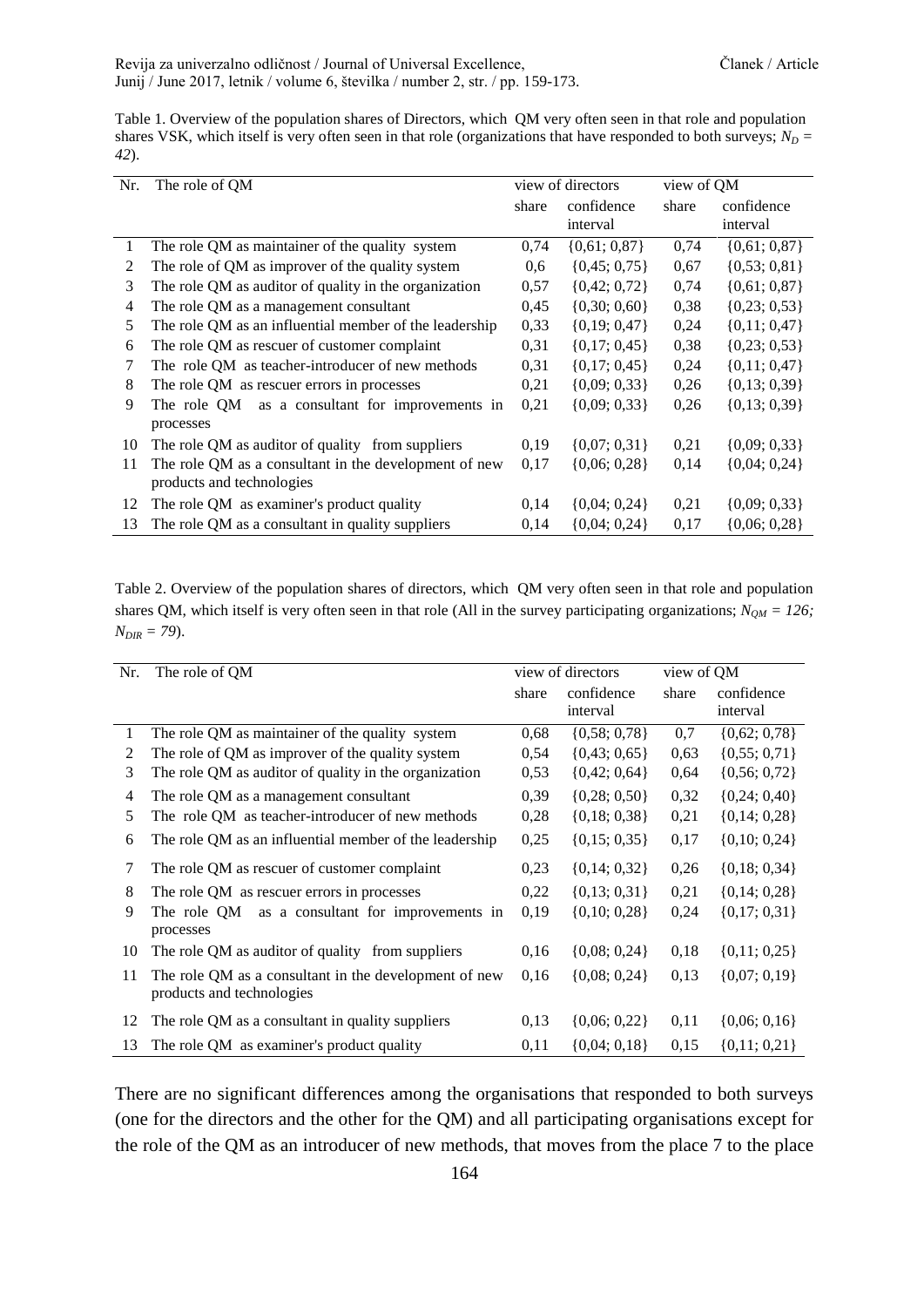Revija za univerzalno odličnost / Journal of Universal Excellence, Članek / Article Junij / June 2017, letnik / volume 6, številka / number 2, str. / pp. 159-173.

5 in all the participating organisations. The higher the number of the organisations participating in the survey, the lower the confidence interval.

### **4.2 Influence of the process owners**

#### *4.2.1 Influence by the quality manager*

Further below the influence of the process owners is shown descending from the most influential to the least influential. The ranking criterion was the opinion of the directors of those organisations which responded to both surveys (the one for the QM and the other for the directors);  $(N_D = 42)$ . In order to have better overview the results are presented of the surveys of all the QM (*NQM=126*) and of all the directors (*NDIR=79*). The confidence intervals as given below refer to the confidence level 0,95.

The quality manger (QM) is the third most influential position in the Slovenian organisations. (Figure 6). The population share of the directors which rank the QM as very influential lies within the interval  $\{0,23; 0,43\}$  and the population share of the QMs which rank themselves as very influential lies within the interval {0,10; 0,24}. This population share lies within the interval 0,28; 0,58} for the directors in the organisations which responded to both surveys and within the interval {0,21; 0,51} for the QM. Further below the review in the tabular form is given presenting influence of the process owners in the Slovenian organisations (Table 3 and Table 4).



*Figure 6.* Influence of the Quality Manager. **a** - response shares QM and directors of organizations that have responded to both surveys ( $N_D = 42$ ). **b** - response shares QM and directors of the survey of participating organizations ( $N_{OM}$  = 126;  $N_{DIR}$  = 79).

Legend:1- Insignificant; 2- Low; 3- Medium ; 4- High; 5- Very high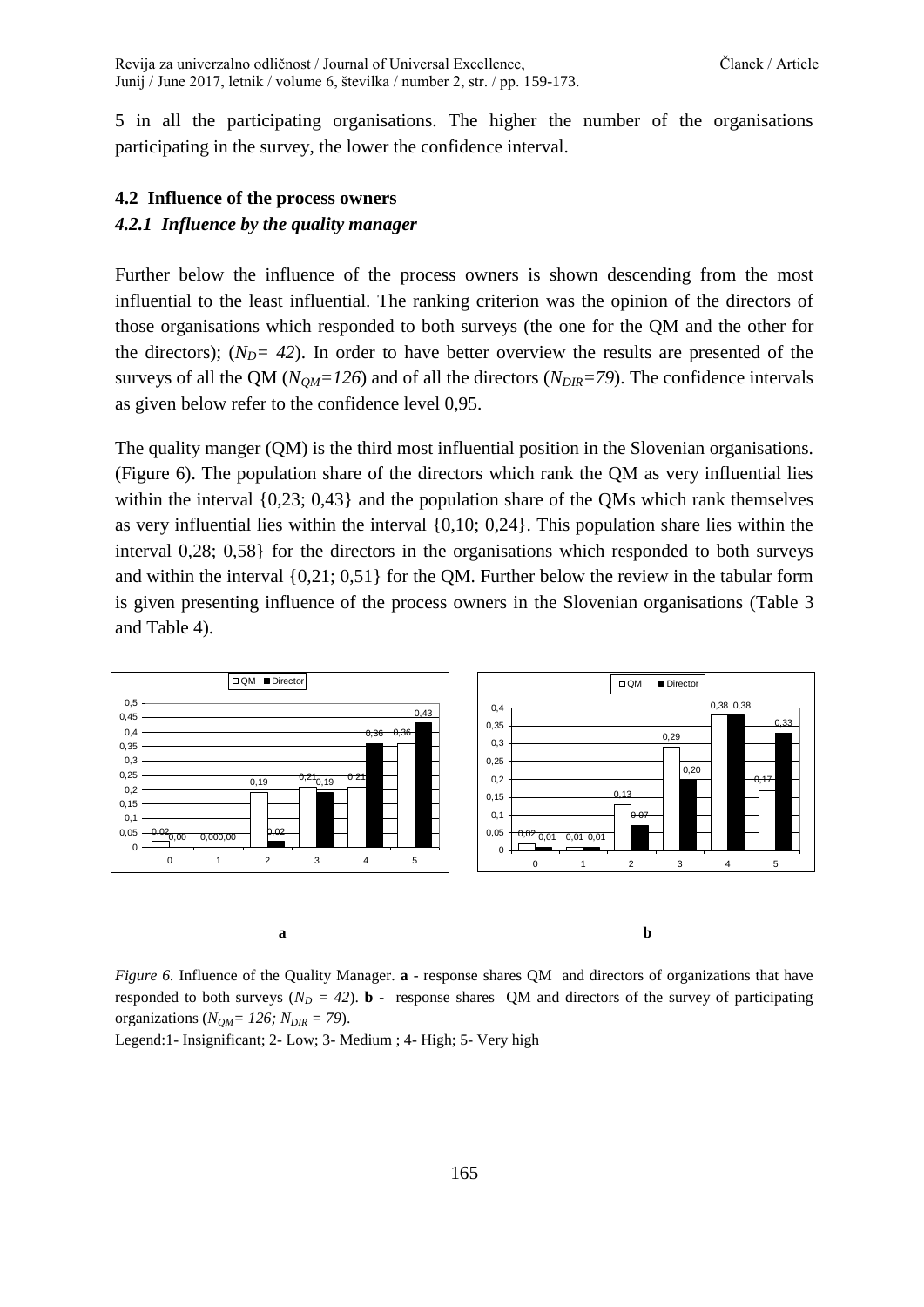Revija za univerzalno odličnost / Journal of Universal Excellence, Chamber (Clanek / Article Junij / June 2017, letnik / volume 6, številka / number 2, str. / pp. 159-173.

|               | л.                                          |                   |                  |            |                    |
|---------------|---------------------------------------------|-------------------|------------------|------------|--------------------|
|               | Nr. Influence of process owners             | view of directors |                  | view of QM |                    |
|               |                                             | share             | confidence       | share      | confidence         |
|               |                                             |                   | interval         |            | interval           |
| 1             | Head of the sales process                   | 0,5               | $\{0,35;0,65\}$  | 0,48       | $\{0,33;0,63\}$    |
| $\mathcal{L}$ | Head of the production process, or.         | 0,5               | $\{0,35;0,65\}$  | 0,45       | $\{0,30; 0,60\}$   |
|               | implementation services                     |                   |                  |            |                    |
| 3             | Quality manager (QM)                        | 0.43              | $\{0,28; 0,58\}$ | 0.36       | $\{0,21; 0,51\}$   |
| 4             | Head of development process                 | 0,36              | $\{0,21; 0,51\}$ | 0,31       | $\{0,17;0,45\}$    |
| 5             | Head of finance, accounting and controlling | 0,26              | $\{0,13;0,39\}$  | 0,33       | $\{0,19;0,46\}$    |
| 6             | Head of purchasing                          | 0,26              | $\{0,13;0,39\}$  | 0,33       | $\{0,19;0,46\}$    |
|               | Head of training and recruiting             | 0.14              | $\{0,04; 0,24\}$ | 0,26       | $\{0, 13; 0, 39\}$ |
| 8             | Head of IT                                  | 0,12              | $\{0,02; 0,22\}$ | 0,19       | $\{0,07; 0,31\}$   |
| 9             | logistics manager                           | 0,12              | $\{0,02; 0,22\}$ | 0,21       | $\{0,09; 0,33\}$   |
| 10            | Head of construction                        | 0.12              | $\{0,02; 0,22\}$ | 0,21       | $\{0,09; 0,33\}$   |

Table 3. Overview of the population shares Directors and QM assessing those owners processes as a very influential (organizations that have responded to both surveys;  $N_D = 42$ ).

Table 4. Overview of the population shares directors and QM assessing those owners processes as a very influential (all surveyed organizations involved  $N_{QM} = 126$ ;  $N_{DIR} = 79$ ).

| Nr. | Influence of process owners                 | view of directors |                  | view of QM |                  |
|-----|---------------------------------------------|-------------------|------------------|------------|------------------|
|     |                                             | share             | confidence       | share      | confidence       |
|     |                                             |                   | interval         | interval   |                  |
|     | Head of the sales process                   | 0.38              | $\{0,27;0,49\}$  | 0.37       | $\{0,29; 0,45\}$ |
| 2   | Head of the production process, or.         | 0.37              | $\{0,26;0,48\}$  | 0,31       | $\{0,21; 0,41\}$ |
|     | implementation services                     |                   |                  |            |                  |
| 3   | Quality manager (QM)                        | 0.33              | $\{0,23;0,43\}$  | 0,17       | $\{0,10; 0,24\}$ |
| 4   | Head of development process                 | 0,27              | $\{0,17;0,37\}$  | 0,21       | $\{0,14;0,28\}$  |
| 5   | Head of finance, accounting and controlling | 0.23              | $\{0,14;0,32\}$  | 0,27       | $\{0,17;0,37\}$  |
| 6   | Head of purchasing                          | 0.23              | $\{0,14;0.32\}$  | 0,21       | $\{0,14;0,28\}$  |
|     | Head of training and recruiting             | 0,11              | $\{0.04; 0.18\}$ | 0.16       | $\{0,10; 0,22\}$ |
| 8   | Head of IT                                  | 0,09              | $\{0,03; 0,15\}$ | 0,1        | $\{0,03; 0,17\}$ |
| 9   | Logistics manager                           | 0,09              | $\{0,03; 0,15\}$ | 0,11       | $\{0,04; 0,18\}$ |
| 10  | Head of construction                        | 0.09              | $\{0,03; 0,12\}$ | 0,1        | $\{0,05; 0,15\}$ |

There are no differences in ranking population share of the influence by the managers of business processes among the organisations responding to both surveys (the one for the QM and the other for the directors) and the total participating organisations. The difference is in the population shares. It was found out that there are no significant differences between the points of view of the directors and those of the QM relating to the influence of the individual business processes managers except for the QM influence (in total participating organisations) rating by the director ranked much higher than the QM ranked herself.

## **4.3 Correlation between frequency of the roles of the QM and the financial results of the organisations**

For the participating organisations, the financial data were obtained from the Agency of the Republic of Slovenia for Public Legal Records and Related Services (AJPES 2016). The data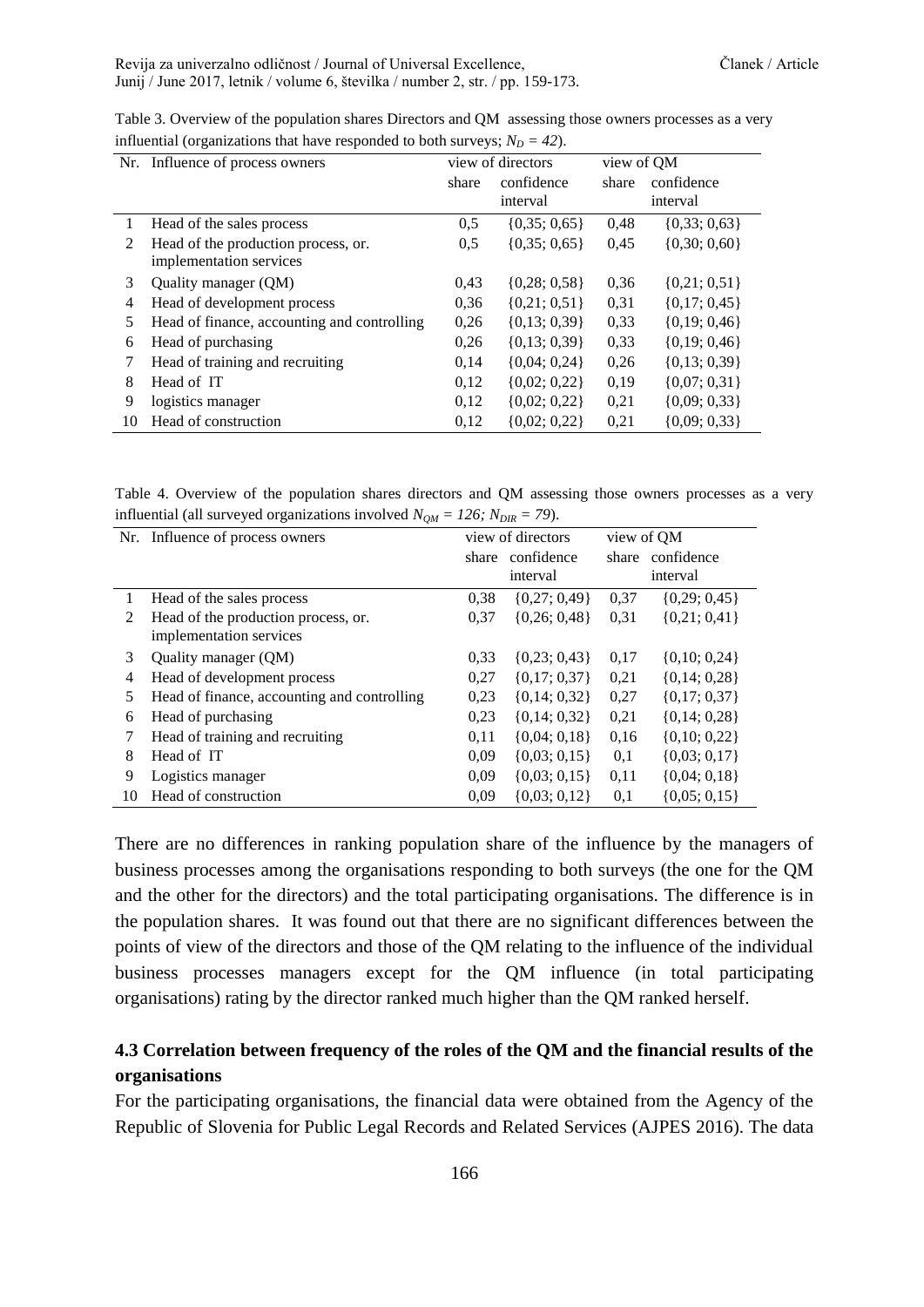were classified according to the Likert scale from 1 to 5 and the Pearson correlation coefficients were calculated.

On the basis of the research it can be stated that the QM should not perform the roles as given below (Table 5):

- The rescuer of customer complaints
- Quality testing of products and services

These two roles of the QM have negative values of the Pearson correlations efficients by a value added 2014 rating. Thus, the only role of the QM that can contribute to financial results of the organisation is a consultant to the management.

Table 5. Pearson correlation coefficients ( $N = 126$ ;  $1-\alpha = 0.95$ ) between QM role in the organization and financial performance of the organization. The limit of significance Pearson correlation coefficient is at **0.17488**

| The<br>role<br>QM<br>in<br>organization        | Average<br>score | Standard<br>deviation | Revenue<br>grow rate<br>2013-2014 | Grow<br>rate<br>of<br>added<br>value<br>2013-2014 | Revenue<br>grow rate<br>$2011 -$<br>2014 | Grow<br>rate of<br>added<br>value | Rate of<br>aded<br>value<br>2014 |
|------------------------------------------------|------------------|-----------------------|-----------------------------------|---------------------------------------------------|------------------------------------------|-----------------------------------|----------------------------------|
| Rescuer of customer<br>complaint               | 3,238            | 1,365                 | $-0,058$                          | $-0,062$                                          | $-0,118$                                 | $-0,066$                          | $-0,211$                         |
| Auditor of quality from<br>suppliers           | 3,008            | 1,371                 | $-0,045$                          | 0,033                                             | 0,004                                    | 0,058                             | $-0,033$                         |
| Consultant in quality<br>suppliers             | 2,698            | 1,316                 | 0,052                             | 0,047                                             | 0,035                                    | $-0,013$                          | $-0,034$                         |
| Examiner's product<br>quality                  | 2,865            | 1,323                 | 0,039                             | $-0,034$                                          | $-0,071$                                 | $-0,034$                          | $-0,197$                         |
| Rescuer errors in<br>processes                 | 3,508            | 1,094                 | 0,098                             | 0,036                                             | $-0,034$                                 | 0,016                             | $-0,062$                         |
| Auditor of quality in the<br>organization      | 4,524            | 0,766                 | 0,007                             | $-0,103$                                          | $-0,048$                                 | $-0,037$                          | $-0,015$                         |
| Teacher-introducer of<br>new methods           | 3,643            | 1,031                 | 0,022                             | $-0,088$                                          | $-0,034$                                 | $-0,044$                          | 0,038                            |
| Consultant for<br>improvements in<br>processes | 3,921            | 0,826                 | $-0,041$                          | 0,007                                             | $-0,064$                                 | 0,055                             | 0,117                            |
| Consultant in the<br>development of new        |                  |                       |                                   |                                                   |                                          |                                   |                                  |
| products and technologies                      | 3,048            | 1,109                 | 0,041                             | 0,071                                             | $-0,076$                                 | 0,026                             | $-0,092$                         |
| Maintainer of the quality<br>system            | 4,603            | 0,705                 | 0,088                             | $-0,128$                                          | $-0,002$                                 | $-0,032$                          | $-0,032$                         |
| Improver of the quality                        |                  |                       |                                   |                                                   |                                          |                                   |                                  |
| system<br>Management consultant                | 4,516<br>3,825   | 0,735<br>1,074        | $-0,023$<br>0,079                 | $-0,146$<br>0,063                                 | $-0,035$<br>0,087                        | 0,031<br>0,079                    | 0,085<br>0,221                   |
| Influential member of the                      |                  |                       |                                   |                                                   |                                          |                                   |                                  |
| leadership                                     | 3,206            | 1,261                 | $-0.022$                          | 0,045                                             | $-0.011$                                 | 0,014                             | 0,108                            |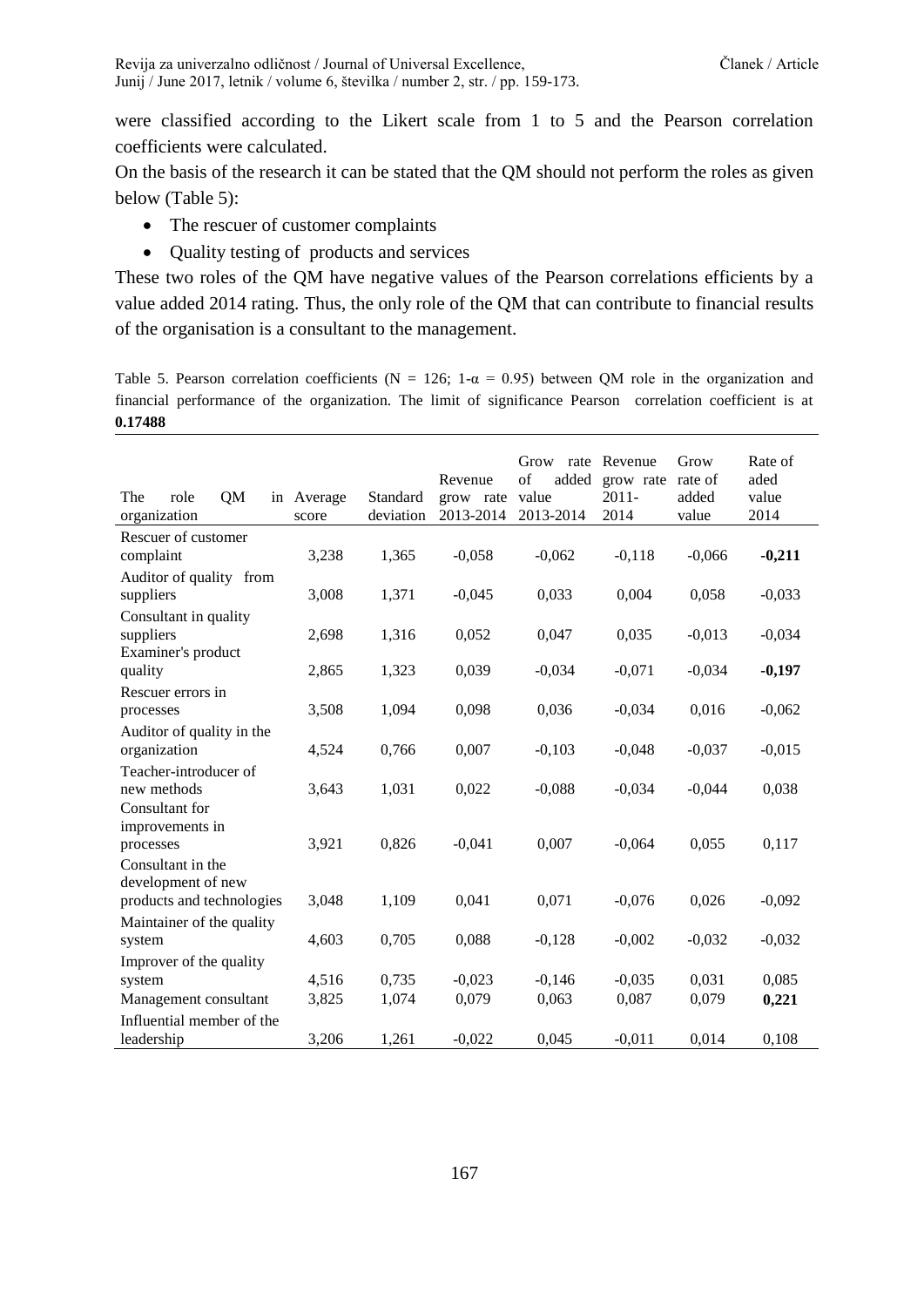## **4.4 Influence of social changes on a profession of the quality manager**

Due to changes in the social environment the organisations, if they want to survive, they need to adapt continuously to new trends in the social environment. So we are faced with the organisation development, which means a comprehensive structural, cultural and goaloriented forming of an organisation for raising and maintaining a high level of maturity of an organisation and for managing the required changes. In other words: the organisation development is integration of all projects of organisational changes into a comprehensive long-term concept. (Sommerhoff, 2012b, page 9) .

So the actual and visible future development of companies will be so extensive that changes in the quality management system and the role of the quality manager will face new challenges starting from the basis. Currently it is difficult to predict how the consequences of anticipated social changes could affect the role of the quality manager in the organisation, very likely in future will be even more emphasized the fourth paradigm of quality i.e. high level of orientation towards satisfaction of staff.

## **4.5 Influence by the autopoietic society**

Currently, it is not clear in which direction the society will develop. However, it is already now evident that the future society will have to base on the sustainable economy and team work. An important role will play knowledge and team work of staff. We could say that the society of the future will have to rest on the principles of Avtopoieza or we will no longer be here.

The changes in the society also affect the quality management systems and role of the quality manger. The increased role of knowledge in the future society will certainly influence role of the quality manager as a owner organisation development in a company.

## **4.6 Social changes influencing the characteristics of the QM**

Due to changes in the social environment the organisations, if they want to survive, they need to adapt continuously to new trends in the social environment. So we are faced with the organisation development, which means a comprehensive structural, cultural and goaloriented forming of an organisation for raising and maintaining a high level of maturity of an organisation and for managing the required changes. In other words: Organisation development is integration of all projects of organisational changes into a comprehensive long-term concept. (Sommerhoff, 2012b, page 9) .

So the actual and visible future development of companies will be so extensive that changes in the quality management system and the role of the quality manager will face fundamentally new challenges. Currently it is difficult to predict how exact the consequences of the anticipated social changes could affect the QMS. In any event as regards emphasized requirements for creation of new workplaces in the western world it could be predicted that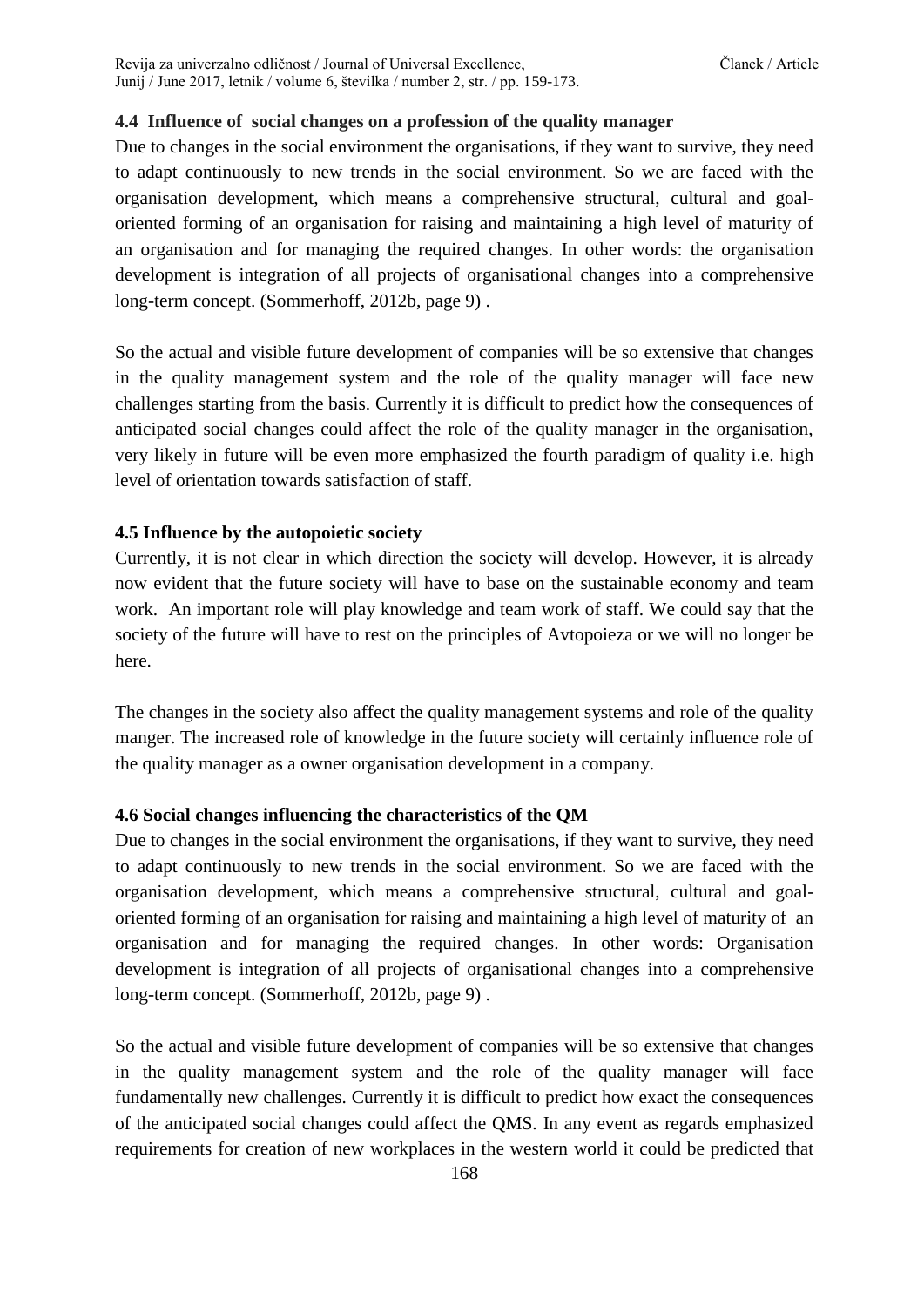Revija za univerzalno odličnost / Journal of Universal Excellence, Članek / Article Junij / June 2017, letnik / volume 6, številka / number 2, str. / pp. 159-173.

the future QMS will emphasize even more the fourth paradigm of the quality which is orientation towards a high level of satisfaction among the employees.

Taking account of the requirements of the employees already was identified as an important aspect already by many early thinkers of the quality management system – however, it was roughly accepted only at the beginning of this century by introducing a model of the total quality management (TQM). A change of paradigm does not happen as a result of the single event or innovation but it usually occurs in a series of – sometimes small – changes and contributions. A reliable detection and revealing is possible only from a historical distance.

## **4.7 Influence of requirements according to new standards on the quality management systems**

The requirements according to a new ISO 9001:2015 standard will certainly affect the characteristics of the QMS in organisations. The new standard requires significantly less documented QMS. Thus, the quality rules of procedure is not required any more, documents and records have been replaced by the "documented information". It is very likely that the consequence of this will be transition to electronic documents and thus to changing of handling of the documents in organisations.

The new standard ISO 9001:2015 newly introduces risk assessment at an organisation level and at a level of individual products. This will certainly have consequences on the area of detection, analysing and taking measures for risk prevention and for seizing the opportunities for improvements. These activities will also affect the way of decision-making, implementing and assessment of the prevention measures.

The new standard ISO 9001:2015 promotes a substantive approach to the quality management system. We can expect that in future the quality management system will not be only the system for management of quality and requirements of the standard ISO 9001:2015 but also for management of integral systems for environmental protection according to the standard ISO 14001 and for ensuring safety and health at work according to the standard OHSAS 18001.

## **5 Discussion**

## **5.1 The future roles of the quality manager**

According to the findings of our research and findings of other researchers (Sommerhoff, 2012, a in b) we can conclude that the quality manager should not occur in the roles as given below, if she/he does not want the organisation to have poor financial results:

- Rescuer of customer complaint
- Quality controller of products and services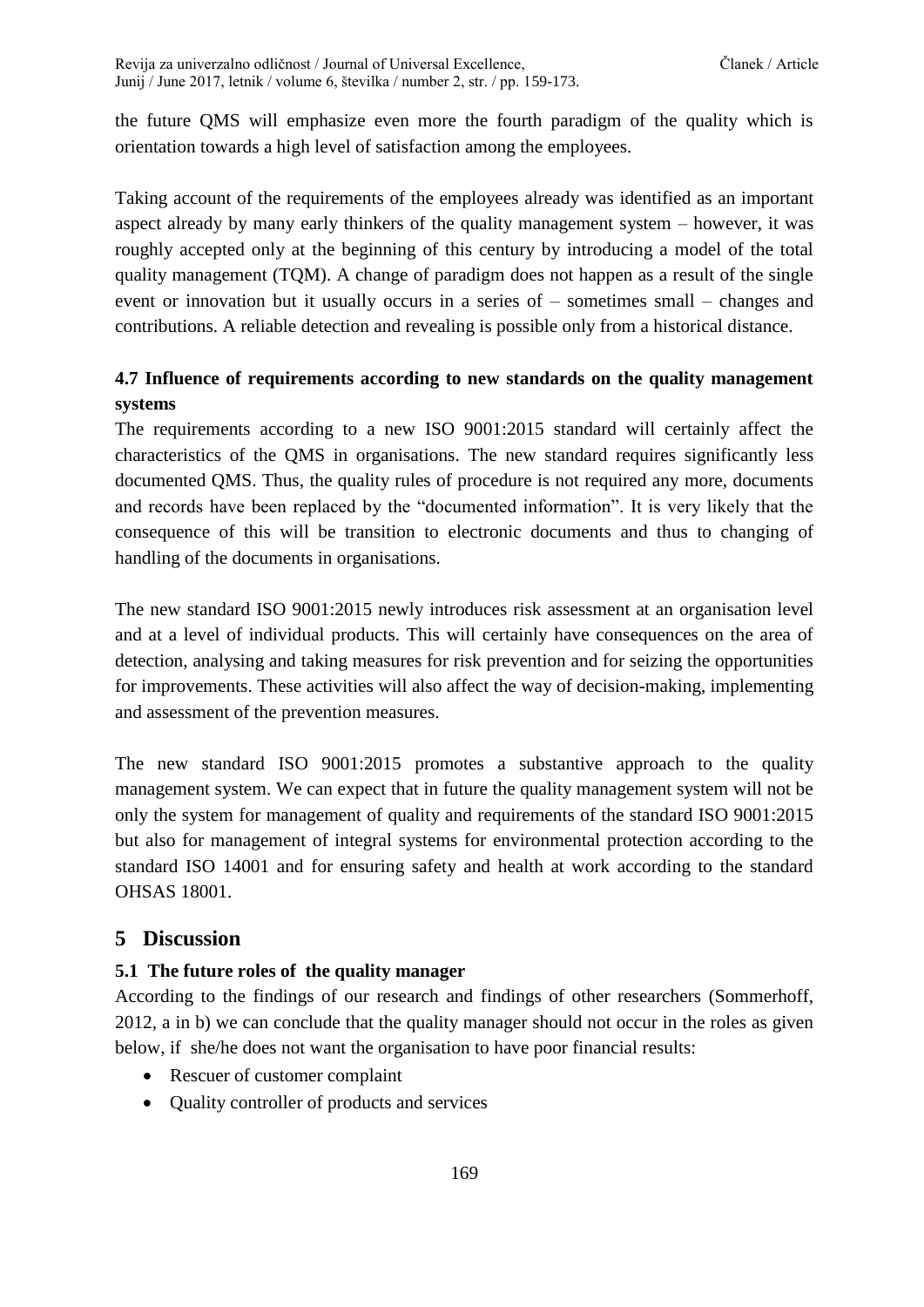The role of the quality manager will have to be perceived primarily as a consultant to the management if good business results are to be achieved. In the future, the quality management system will clearly focus on the organisation development.

### **5.2 Current situation of the status and role of the quality manager**

Research of the characteristics of the quality management system in the Slovenian organisations has shown the present status and role of the quality managers. Due to changes in the environment and the influence of the competition among the employees within the organisations have on forming of occupations, intensive changes are to be expected for the quality manager work tasks and competences.



*Figure 9*. The current roles and powers of quality manager (QM).

The Figure 9 shows the most frequent roles and competences of the QM in the Slovenian organisation (rates 1 to 6) for which the frequency of occurrence are given in the Tables 1 and 2. Currently the biggest share of the competences of the QM in the Slovenian organisations falls under the rates 1, 2 and 3. The question whether the status and role of the QM in the Slovenian organisations are relevant for the tasks of the QM, is answered that they are relevant for the tasks of the QM of the past decade but not for the future decade.

#### **5.3 The future situation regarding the status and role of the quality manager**

Due to changes in the social environment in future, also the status and role of the quality manager in the Slovenian organisations will change significantly. Demands for the economically effective quality management system and requirements of the new quality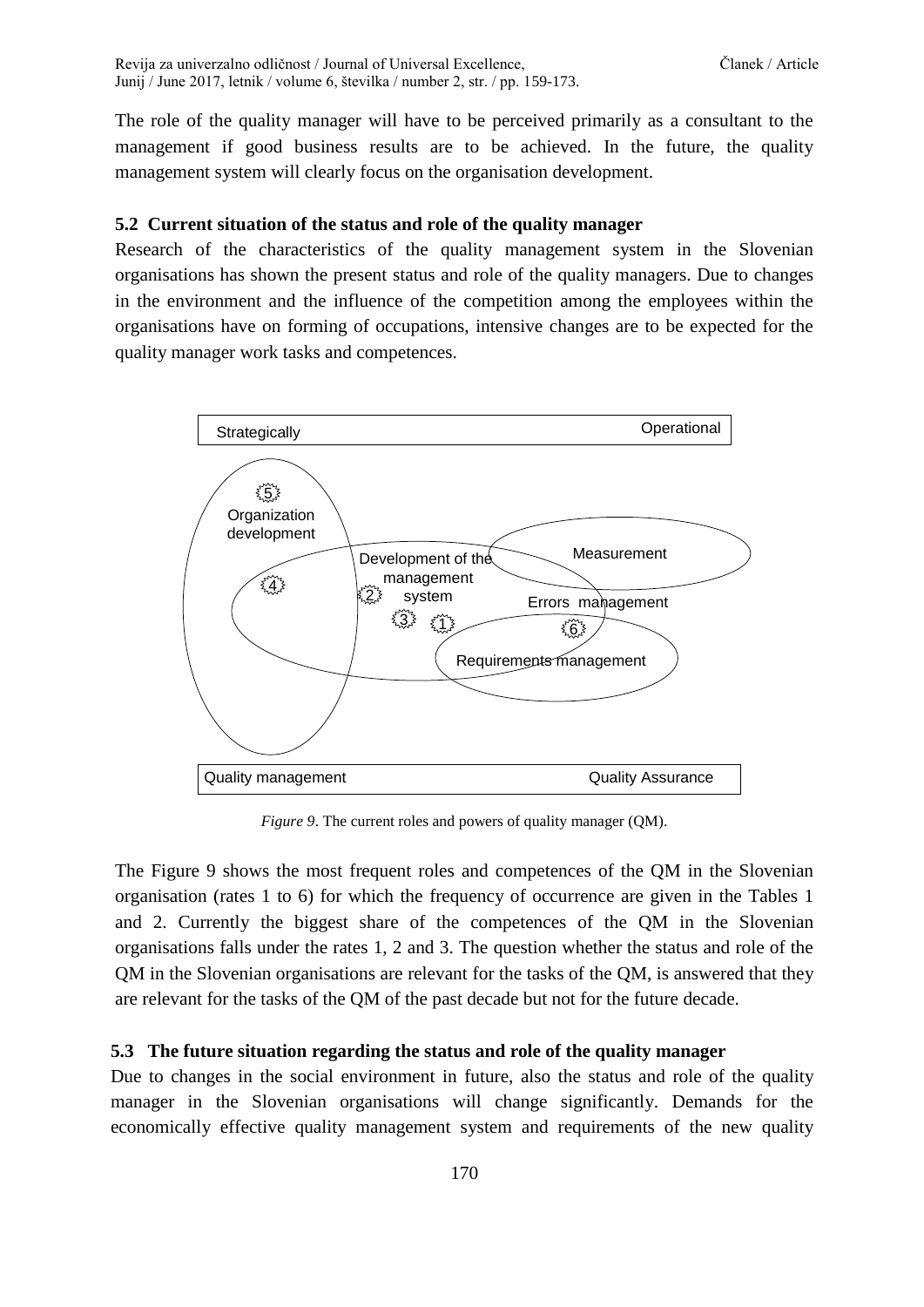standards will also affect the status and role of the QMS. A new competence, designating the future QMS, will be competence for organisation development. The organisation development is integration of all projects of organisation changes into integral common longterm concept. (Sommerhoff, 2012, b, page. 9).



*Figure* 10. The future roles and powers of the quality manager of the future, respectfully (QM).

Because of the changes as mentioned previously, the status and role of the QM will change intensively. New requirements imposed on the quality management system will certainly increase the role of the quality manager as a consultant to the management and the process owner of the organisation development, respectively.

## **6 Conclusion**

The research of the characteristics of the QMS in the Slovenian organisations showed that at present the activities of the QM are focused mostly on the management of errors and on the basic development of the QMS. This also shows that at this moment the QM are not involved sufficiently in the management systems of the organisations. Thus, it can be stated that the quality management system is oriented too much towards prevention and correction of errors and insufficiently towards organisation development.

New social demands require changes of QMS and thus changes of status and role of the QM in our organisations. So it can be stated that the role of the organisation development manager is still insufficiently present in the Slovenian organisations. Strengthening such role is of key importance for improvement of the QMS in the Slovenian organisations.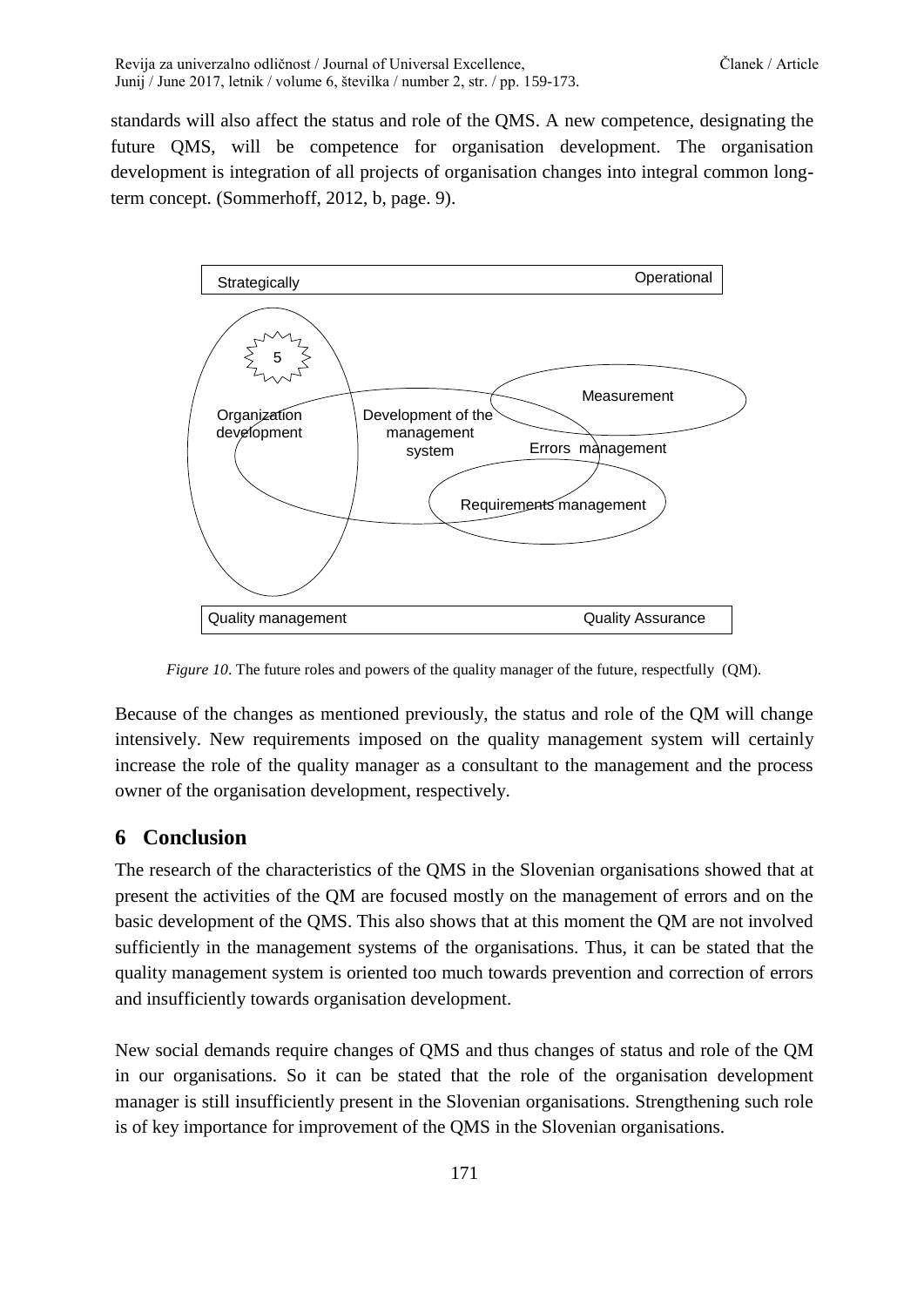In this regard, it would be reasonable to repeat the similar research after a certain period of time. The results of this research can serve as an incentive for the Slovenian organisations to take part in future research. A larger number of the organisations that participate in a research contributes to a higher confidence in the results and consequently it leads to changes in their activities.

## **References**

- 1. Ajpes, (Maj 2015). *Informacija o poslovanju gospodarskih družb v Republiki Sloveniji v letu 2014, Ljubljana*, ( www.ajpes.si )
- 2. Alič, M. (2014). Impact of ISO 9001 certification cancellation on business performance:a case study in Slovenian organisations. Total Quality Management, April 2014
- 3. Bogataj, V., Škulj, G., Sluga, A. (2014). Raziskava značilnosti sistemov vodenja kakovosti v slovenskih organizacijah. 23. letna konferenca SZKO, Portorož, November 2014
- 4. Bogataj, V., Škulj, G., Sluga, A. (2015a) Raziskava značilnosti sistemov vodenja kakovosti v slovenskih organizacijah. Univerza v Ljubljani, Fakulteta za strojništvo, Lakos, Oktober 2015
- 5. Bogataj, V., Škulj, G., Sluga, A. (2015 b). Raziskava vloge in statusa vodij sistemov kakovosti v slovenskih organizacijah. 24. letna konferenca SZKO, Portorož, November 2015
- 6. Bogataj, V., Škulj, G., Bračun, D., Sluga, A. (2016). Korelacije med značilnostmi sistemov vodenja kakovosti in poslovanjem slovenskih organizacij. 25. letna konferenca SZKO, Portorož, November 2016
- 7. Delić, M., Radlovaćki, V., Kamberović, R., Maksimović, R., Pečujlija, M. (2014). Examining relationship between quality management and organisational performance in transitional economies, Total Quality Management & Business Excellence, 25(4):367–382
- 8. Lauc A. (2000). Metodologija društvenih znanosti. Sveučilište J. J. Strossmayera u Osijeku, Pravni fakultet Osijek
- 9. SIST EN ISO 9001. (2015). Sistemi vodenja kakovosti Zahteve.
- 10. SIST EN ISO 9000. (2015). Sistemi vodenja kakovosti Osnove in slovar
- 11. Sommerhoff, B. (2012a). Entwicklung eines Transformationskonzept für den Beruf Qualitätsmanager. Dissertation, Bergischen Universität Wuppertal, Januar 2012
- 12. Sommerhoff, B.( 2012 b). Wie der Qualitätsmanager zum Organisationsentwickler wurde ein Rückblickauf die Jahre 2012 bis 2022. DGQ, Junij 2012
- 13. Sommerhoff, B. (2013). Transformation of the Quality Manager. 22. letna konferenca SZKO, Portorož, November 2013.

\*\*\*

Vinko Bogataj is univ.dipl.ing. of mechanical engineering and MSc. of quality management. He also completed the quality systems manager training under the EOQ scheme. In its current practice, he gained practical experience in the development of tools and devices, automation of production systems, the development of the fans, metrology, security of the products, devices for explosion-risk environment and quality management systems.

He led the introduction of quality management systems according to ISO 9001 in IMP Klimat, Uniklima, Hidria BH and Hidria Engineering. He currently works as an independent researcher. \*\*\*